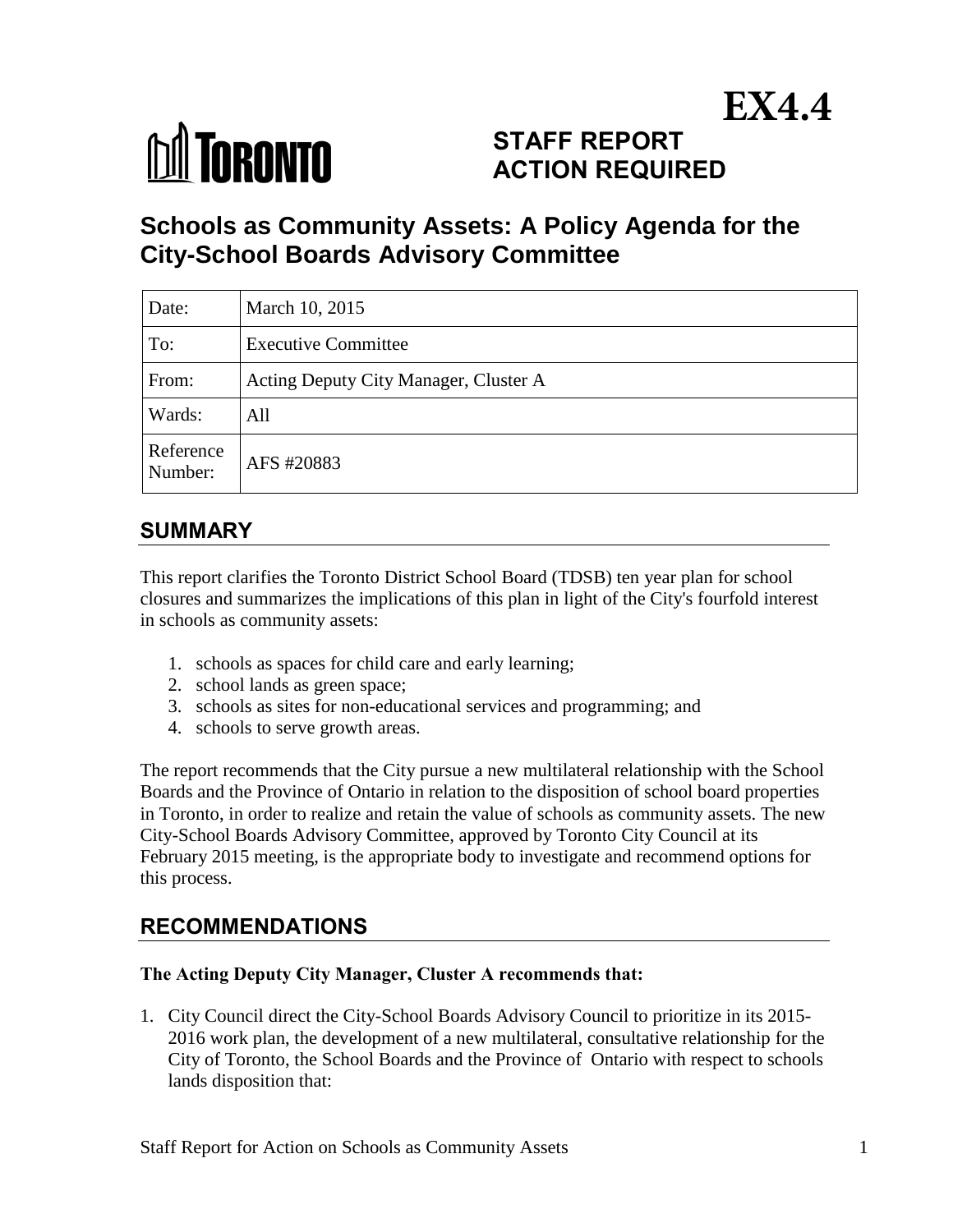- a) takes into consideration the full value of schools as community assets, in addition to their value as educational institutions;
- b) provides a viable framework for retaining public ownership of former school properties when there is agreement among the parties that the site should be retained; and,
- c) identifies additional capital funding sources for school renewal in Toronto.
- 2. City Council direct the City-School Boards Advisory Council to report back to Executive Committee on these issues by the fourth quarter of 2015.
- 3. City Council request the Province and the Toronto District School Board (TDSB) to engage the City of Toronto as a strategic partner in the 2014-2016 studies of potential school sales and closures.

#### **Financial Impact**

There are no financial implications resulting from the adoption of the recommendations included in this report. The Deputy City Manager and Chief Financial Officer has reviewed this report and agrees with the financial impact information.

#### **Equity Impact Statement**

This report includes an analysis of the City's four municipal interests in TDSB school sites that are for sale or under review for closure. An equity lens was applied by overlaying an analysis by Neighbourhood Improvement Areas (NIAs). This revealed that in NIAs, a much larger proportion of the schools under review were sites for the delivery of noneducational services (55%), compared to non-NIAs (31%).

Neighbourhood Improvement Areas (NIAs) by definition have lower levels of access to service. In many NIAs, schools have historically have been one of the few types of facilities where community services have been available. The Toronto Strong Neighbourhoods Strategy is intended to create equitable outcomes across City neighbourhoods, in part by strengthening services in NIAs. It will be a priority of the City, the Province, and its partners, to preserve and to grow service delivery spaces in NIAs, including, where appropriate, in schools sites. Exacerbating inequities by further reducing service availability in NIAs should be avoided.

#### **DECISION HISTORY**

City Council has long recognized the need for more collaborative relationships with School Board Trustees, in order to respond more effectively to shared concerns related to the use of school lands in Toronto. Since 2012, Council has taken a series of careful steps to develop the appropriate structure and focus for such relationships, beginning with a Member's Motion in May 2012 to establish a City of Toronto-Toronto School Boards Working Group. In July 2013, City Council established the City of Toronto – Toronto School Boards Task Force, to advise on the best means to ensure ongoing collaboration. In May 2014, the Task Force completed its consultations and recommended the establishment

Staff Report for Action on Schools as Community Assets 2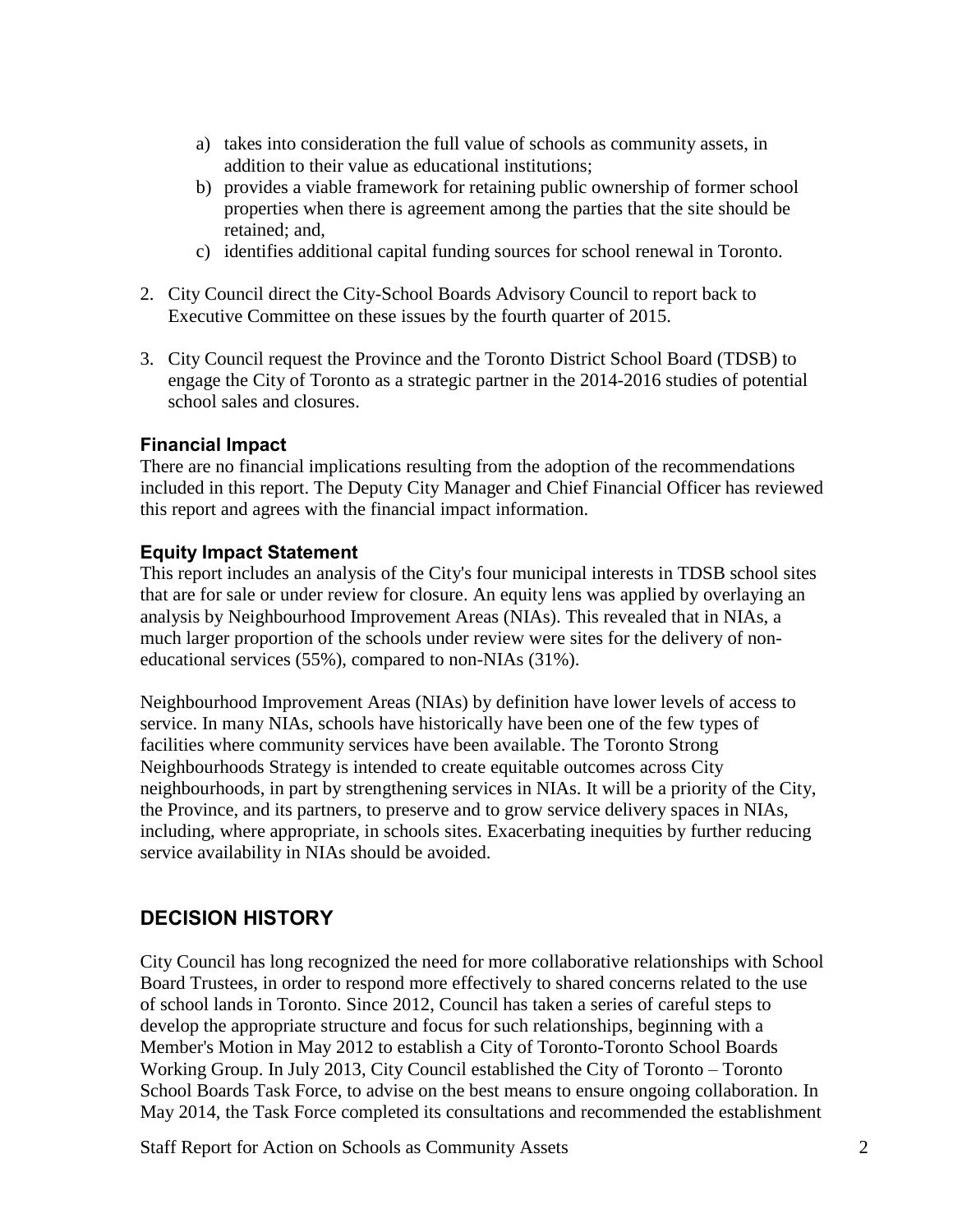of a City-School Boards Advisory Committee to City Council. While Council's meetings are governed by the City of Toronto Act, meetings of Boards of Education are governed by the Education Act. To avoid potential conflict or confusion as to which Act presides, it was recommended that the advisory committee report to City Council and follow the City of Toronto Act. On February 10 and 11, 2015, Council established the new City-School Boards Advisory Committee for the remainder of the 2014-2018 Term. Council also requested the Province of Ontario to assign a representative from the Ministry of Education to act in an advisory capacity to this Committee. School Boards appointments to the Committee were requested by the City Clerk on February 20, 2015. On March 9, 2015, the Striking Committee of City Council recommended six City Councillor appointments, for the term ending December 31, 2016.

Also at its February 2015 meeting, City Council requested the Ministry of Education and TDSB to review the current method for assessing school utilization and to reserve consideration of selling school properties that may be of interest to the City. Council directed the City Manager to develop of a comprehensive plan to protect publicly accessible green space, open spaces, and sports facilities on TDSB properties, and to report to the March 25, 2015 Executive Committee meeting on the extent of the City's interests in TDSB schools that have been proposed for closure, on the feasibility of different models for City-School Board relationships, and to identify current and future opportunities for the City to productively engage with the Ministry of Education and School Boards in the determination of which schools are maintained for public purpose and those to be disposed of to fund capital improvements.

<http://app.toronto.ca/tmmis/viewAgendaItemHistory.do?item=2015.ST3.1> <http://app.toronto.ca/tmmis/viewAgendaItemHistory.do?item=2015.EX2.1> <http://app.toronto.ca/tmmis/viewAgendaItemHistory.do?item=2015.MM3.12> <http://app.toronto.ca/tmmis/viewAgendaItemHistory.do?item=2015.MM3.14> <http://app.toronto.ca/tmmis/viewAgendaItemHistory.do?item=2014.MM51.38> <http://app.toronto.ca/tmmis/viewAgendaItemHistory.do?item=2013.EX33.16> <http://app.toronto.ca/tmmis/viewAgendaItemHistory.do?item=2012.EX24.10> <http://app.toronto.ca/tmmis/viewAgendaItemHistory.do?item=2012.MM23.3>

# **ISSUE BACKGROUND**

## **The Wilson Report and TDSB School Closures**

In January 2015, the Ministry of Education released Margaret Wilson's operational review of the Toronto District School Board (TDSB). While it focused primarily on governance issues, the Wilson Report also recommended that TDSB "significantly reduce unused spaces and address the condition of existing school facilities." The Report suggested that political interference at the ward level has prevented TDSB from working strategically to maintain a stock of viable school buildings across Toronto and to follow objective procedures for reviewing, consolidating, and, when appropriate, closing underused schools. According to the Report, as many as 79 TDSB schools are operating below 50% of capacity. The Report observed that, while school closures need to be planned with a view toward future growth, "even a spectacular growth in the city over the next decades would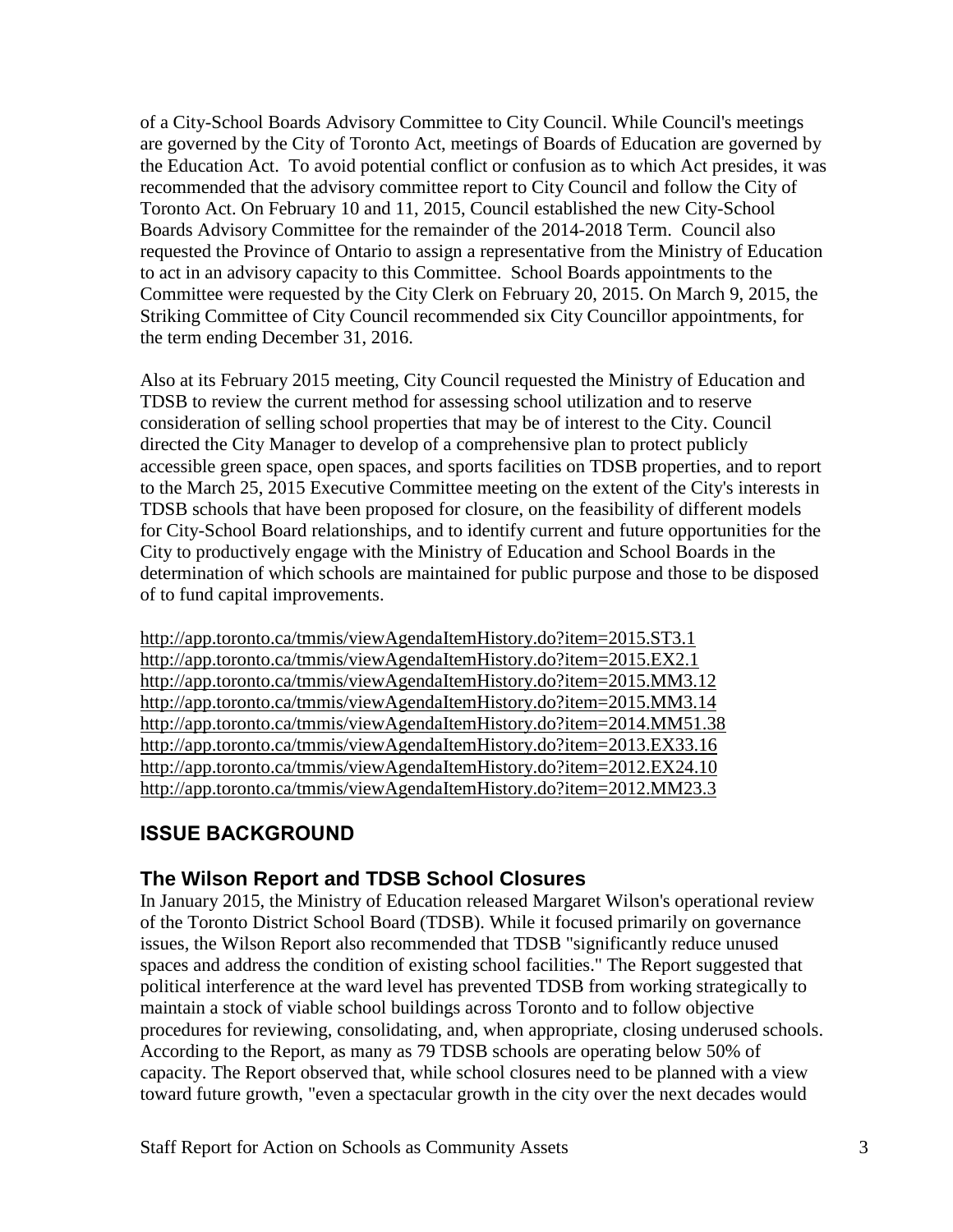not require all of the school stock which the Board owns<sup>1</sup>." As Directive 9 in her subsequent letter to the TDSB, the Minister of Education requested a detailed work plan for closing and refurbishing schools.

TDSB submitted its ten year plan for school closures on February 11, 2015. In the days leading up to the release of the plan, the media published a number of different, sometimes conflicting lists of potential school closures. Many stakeholders remain confused about the current and future status of TDSB schools. This report clarifies the key components of the TDSB plan.

## **Advancing Shared Interests**

The City of Toronto, the School Boards, and the Province of Ontario have complementary and shared interests regarding Toronto's public schools. These include: replacing and refurbishing aging schools; integrating services so that schools serve as hubs for learning and for accessing services in the community; preserving green space and recreational space in neighbourhoods; and ensuring that schools are available in areas with growing and/or naturally changing populations. In light of these shared interests, closing public schools (and selling them at market value) as a prerequisite for funding new capital projects may not be good or viable public policy. Multilateral policies that promote efficient use of public space and efficient development of public infrastructure present more promising long-term solutions and need to be developed in order to deliver to each level of government "a return on its investment exceeding the benefits it could hope to achieve by continuing to pursue unilateral or bilateral policy options<sup>2</sup>."

This argument for a multilateral approach to maintaining public assets and financing the capital renewal of schools was initially presented by the Toronto Catholic School Board and the Toronto District School Board in 2006, in their report, "A Made in Toronto Solution". The proposal remains relevant nearly ten years later, and was highlighted in the Terms of Reference adopted by City Council in February 2015 as a key purpose of the newly-established City-School Boards Advisory Committee.

The creation of the City-School Boards Advisory Committee to develop a "Made in Toronto Solution," with the invited participation of the Province of Ontario, is timely in light of the current controversies regarding school closures in Toronto and expressions of support from the Mayor and the Minister of Education for greater intergovernmental consultation related to schools.

As the largest city in the country, and the fourth largest government in Canada, the City of Toronto is a major stakeholder in relation to school system policies and Ministry of

 $\overline{a}$ 

<sup>1</sup> Wilson, M. January 15, 2015. *Review of the Toronto District School Board. Submitted to the Honourable Liz Sandals*. www.edu.gov.on.ca/eng/new/2015/TDSBReview2015.pdf

<sup>2</sup> Toronto Catholic School Board and Toronto District School Board. June 21, 2006. *The "Made in Toronto" Solution*. [www.toronto.ca/legdocs/mmis/2014/ts/bgrd/backgroundfile-](http://www.toronto.ca/legdocs/mmis/2014/ts/bgrd/backgroundfile-66455.pdf)[66455.pdf](http://www.toronto.ca/legdocs/mmis/2014/ts/bgrd/backgroundfile-66455.pdf)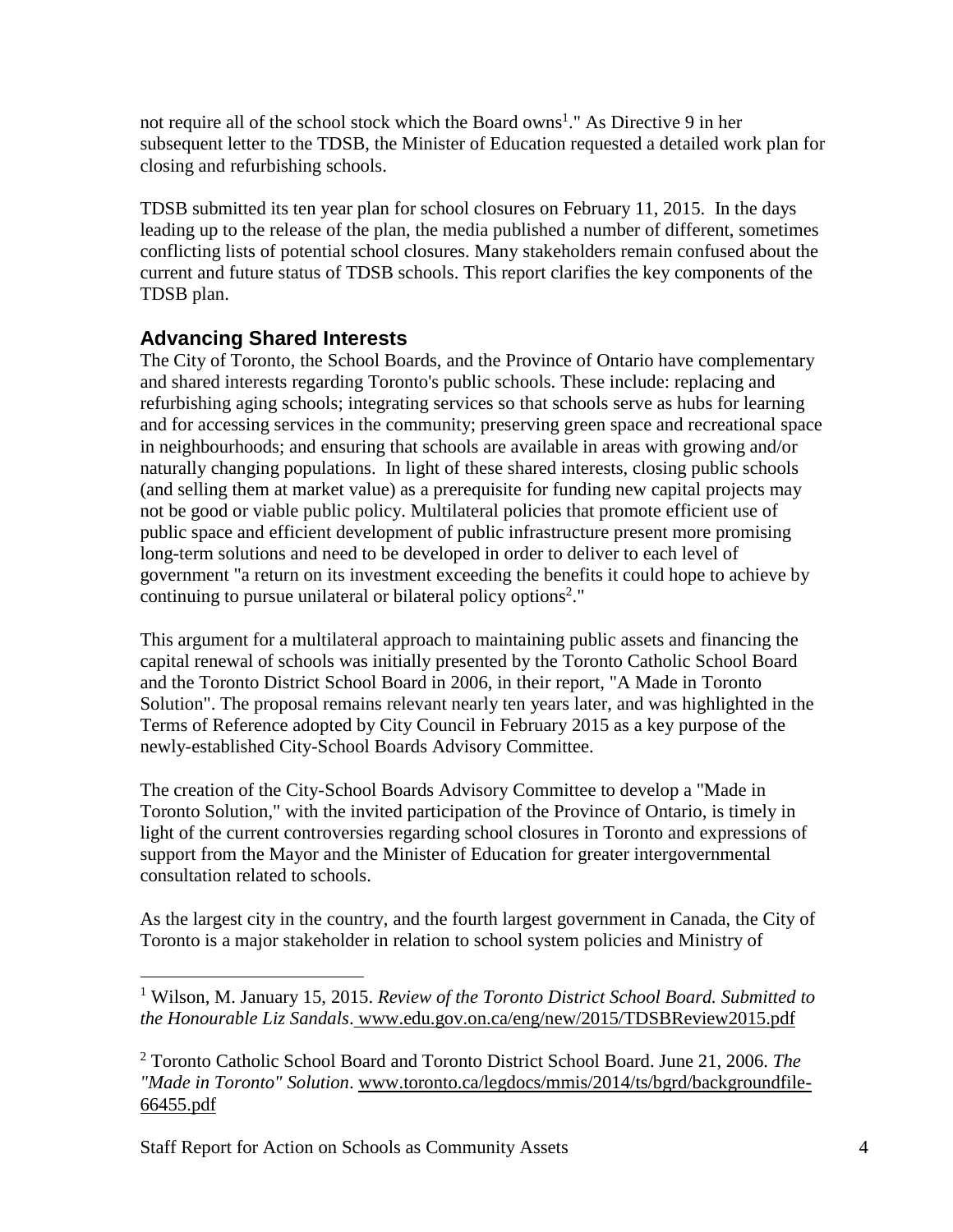Education directives. Government-to-Government dialogue with the Province of Ontario, in addition to the School Boards, is essential for ensuring that changes to the TDSB portfolio of schools has the effect of enhancing, not harming, growth potential and community wellbeing in Toronto.

## **O. Reg 444-98 of the** *Education Act* **- Disposition of Surplus Property**

The disposal of real property by school boards is governed by *O. Reg 444-98* of the *Education Act*. The regulation sets out a procedure for declaring properties as surplus, and sets out that unless the property is being sold or leased for use to accommodate elementary or secondary school students, that it shall be offered for sale to a prioritized list of purchasers at fair market value. As identified in previous staff reports<sup>3</sup> the regulation does not provide adequate notice for the City to undertake informed and strategic analysis of the City's interest in acquiring a site before the property is offered for sale to the public market. These two limitations: a) that sites must be sold or leased at market value and b) the limited response period before the sites are available to the broader market, have limited the City's ability to anticipate future disposals and incorporate the financial impacts of acquisition into the budget cycle. Given number of properties that may be declared surplus through the TDSB's current analysis, and the cost of land within Toronto, the funds available through the City's Lands Acquisition Fund, established for the purchase of school properties, will have limited impact in address the City's broad interests in maintaining school properties in public ownership. This report recommends that alternative options for retaining schools in the public realm and financing educational capital projects should be explored.

# **COMMENTS**

 $\overline{a}$ 

## **Clarification of the TDSB's Ten Year Plan for School Closures**

The TDSB has undertaken a considerable amount of work and analysis to develop this long-term capital plan, and each site has its own unique considerations." A set of twelve guiding principles have informed TDSB's work:

- 1. To offer a variety of program choices to all learners including adults
- 2. To provide equity of opportunity and access to programs
- 3. To achieve a fair and equal distribution of specialized programs and schools
- 4. To review program viability
- 5. To maintain a distribution of elementary schools within walking distance and secondary schools with good access to public transit
- 6. To minimize transitions
- 7. To minimize the use of portables (three is acceptable)
- 8. To integrate services in schools (wherever possible)
- 9. To review schools at 60% or less and schools over 100% utilization rate
- 10. To review attendance areas (shared boundaries, split attendance areas)
- 11. To use existing space efficiently to balance enrolment
- 12. To review schools in close proximity or on the same site.

Staff Report for Action on Schools as Community Assets 5 <sup>3</sup> School Lands Property Acquisition Framework and Funding Strategy <http://www.toronto.ca/legdocs/mmis/2010/ex/bgrd/backgroundfile-29044.pdf> Issues Arising from the Purchase or Lease of Surplus School Board Properties http://www.toronto.ca/legdocs/mmis/2009/cc/bgrd/backgroundfile-25445.pdf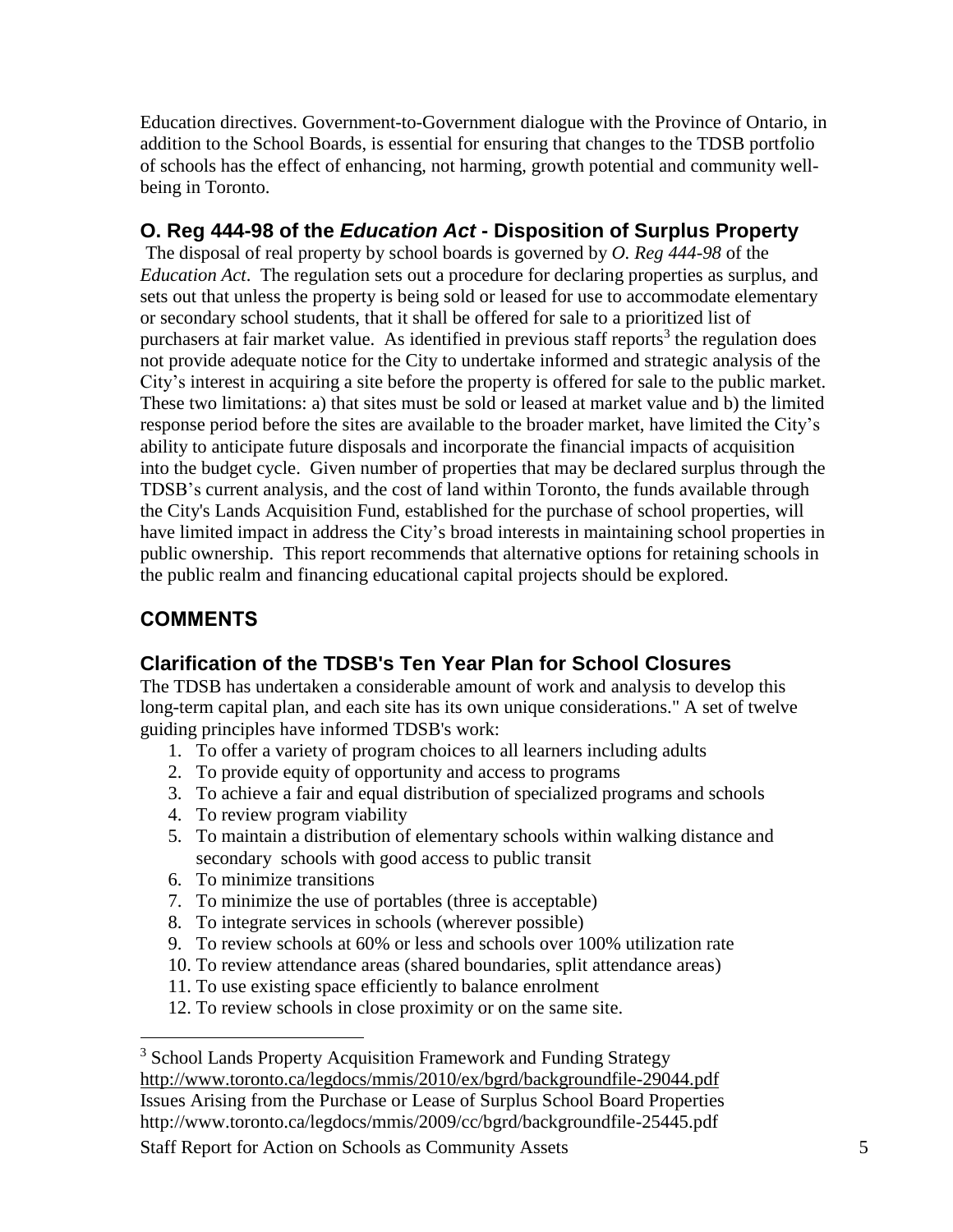The following is a summary of the key components of the TDSB plan. This describes what properties may be the subject of disposal and should clarify that the TDSB has not announced an imminent widespread closure of schools in Toronto:

#### **1. Consideration for Sale: 23 (non-operating) Properties**

Twenty-three properties have already been closed by the TDSB and transferred to the TDSB's real estate subsidiary, the Toronto Lands Corporation (TLC), for consideration for sale. The timeframe for disposal of a number of assets is within the next year.

Of these 23 (non-operating) properties,

- 3 are in the process of being sold;
- 4 have been approved by the Board to be sold;
- 7 have been proposed for sale by staff, but have not been confirmed and require community consultations to be conducted, including consultation with the City of Toronto; and,
- 9 have been identified as requiring further investigation prior to being proposed for sale. TDSB has requested the immediate participation of the City of Toronto in these investigations. Parks, Forestry and Recreation is in communication with TLC about these sites. Children's Services also seeks to be involved, as two of these sites currently deliver child care.

#### **2. Review for Possible Closure: 70 Schools**

Seventy currently operating schools have been designated for review. These reviews will be conducted in waves over a ten year period, through a series of studies and consultations, called Pupil Accommodation Reviews, as required by the Ministry of Education. The purpose of the PAR process is to consolidate student populations and programs into fewer facilities. Each PAR will review a set of schools in a geographic cluster. The PAR process considers program viability, enrollment, and the physical condition of each school.

Of these 70 PAR schools:

- 33 had utilization rates at or below 65% in 2014; and
- 37 had higher utilization rates but are located in geographic proximity to a lower utilization school. The TDSB intends to include surrounding schools in PAR studies in order to look at best options for local transfers, consolidations, and maintaining the most relevant facilities.
- 41 schools will undergo the PAR process between now and 2016.

#### **3. Review of Utilization: 130 Schools**

One hundred thirty schools in the TDSB were reported to have utilization rates at or below 65% in 2014. This does not constitute a list of schools that are up for closure. Of these 130 schools,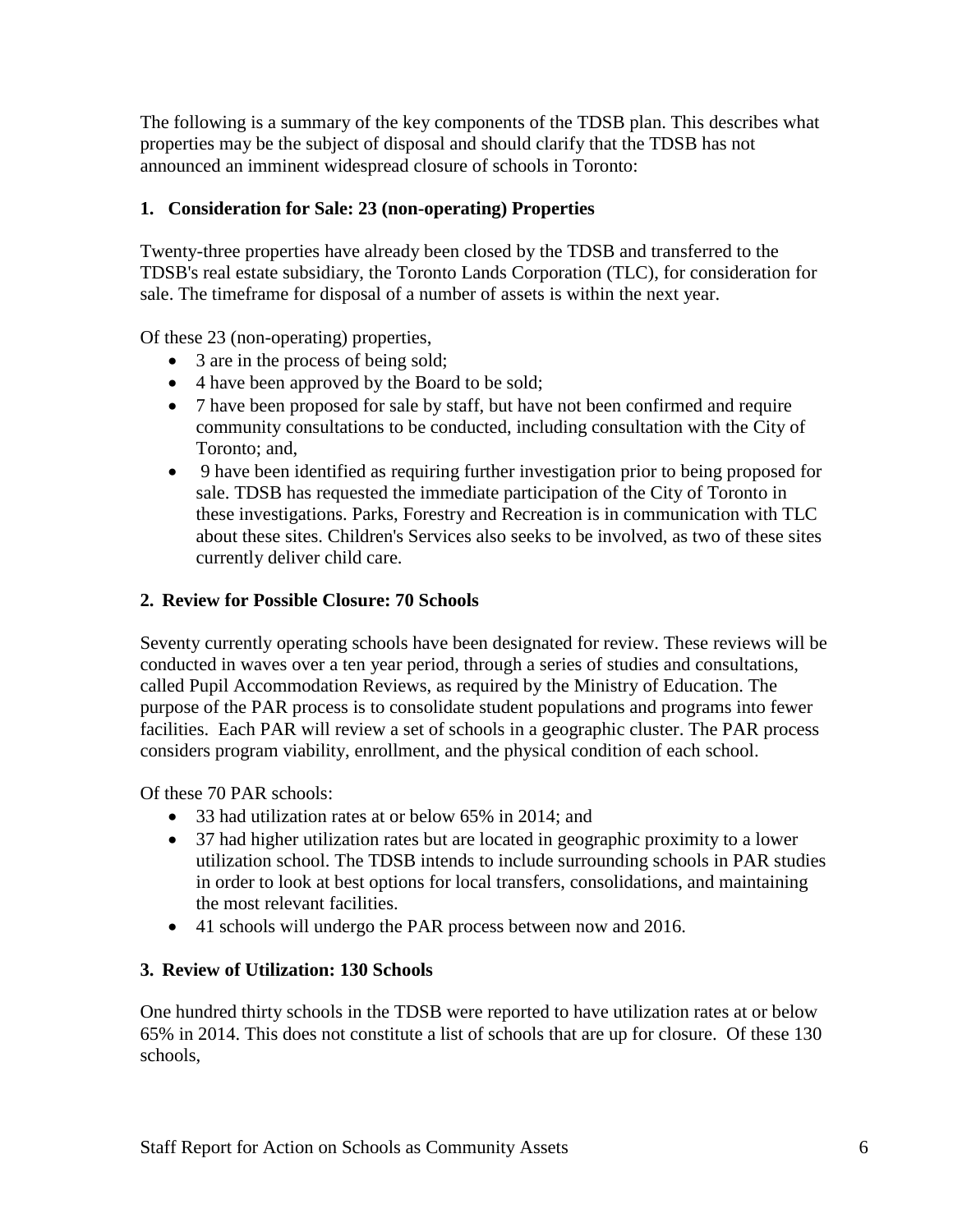- 33 will be reviewed through the PAR process as noted above;
- The remaining 97 schools not been slated for review for closure, because they have been identified to have other strategic value at this time.

The Ministry of Education measures utilization of schools in terms of the ratio of fulltime pupil enrolment to square feet of instructional space. Schools are assessed against capacity benchmarks that are applied relatively uniformly across the province: 30.4 square feet (9.2 metres) per elementary student and 33.3 square feet (10.1 metres) per secondary student).

## **Municipal Interests in Schools TDSB Schools Proposed for Review for Closure or Proposed for Sale**

The City's municipal interest in schools as community assets is fourfold:

- 1. Schools as spaces for child care and early learning;
- 2. School lands as community green space;
- 3. School as sites for non-educational services and programming; and
- 4. Schools to serve growth areas.

To provide Council with the overarching view of the City's municipal interests in the sites under consideration, staff asked 4 simple "yes/no" questions in relation to each school site:

- is a child care service provided at the site?
- is a non-educational municipal program service or program provided at the site?
- is the site located in a parkland deficient area?
- is the site located in a potential for future growth area?

Staff also noted if the school was located in a Neighbourhood Improvement Area (NIA), and if it had heritage designation or potential. Summary statistics, data tables, maps, and further commentary from Children's Services, City Planning, and Parks, Forestry, and Recreation are found in Appendices A-G. Definitions and the data used to answer these summary questions are explained in the footnotes to Table 1 and Table 2 in Appendix B.

#### **Key Points**

 $\overline{a}$ 

- 1. More than half of the schools under consideration by the TDSB may have considerable significance for the City of Toronto. The City has two or more interests in:
	- 54% of the schools slated for PAR processes between now and 2016.
	- 50% of the TLC sites that require immediate consultation.
	- $\bullet$  38% of the schools located in a NIA.<sup>4</sup>

It is important to secure an active role for the City in imminent school closure reviews and pre-sale consultations, and to develop comprehensive measure of the community asset value of schools.

<sup>&</sup>lt;sup>4</sup> \*The lower rate for NIAs schools is explained by overall lower levels of service delivery available in these neighbourhoods – which contributed to their designation as NIAs.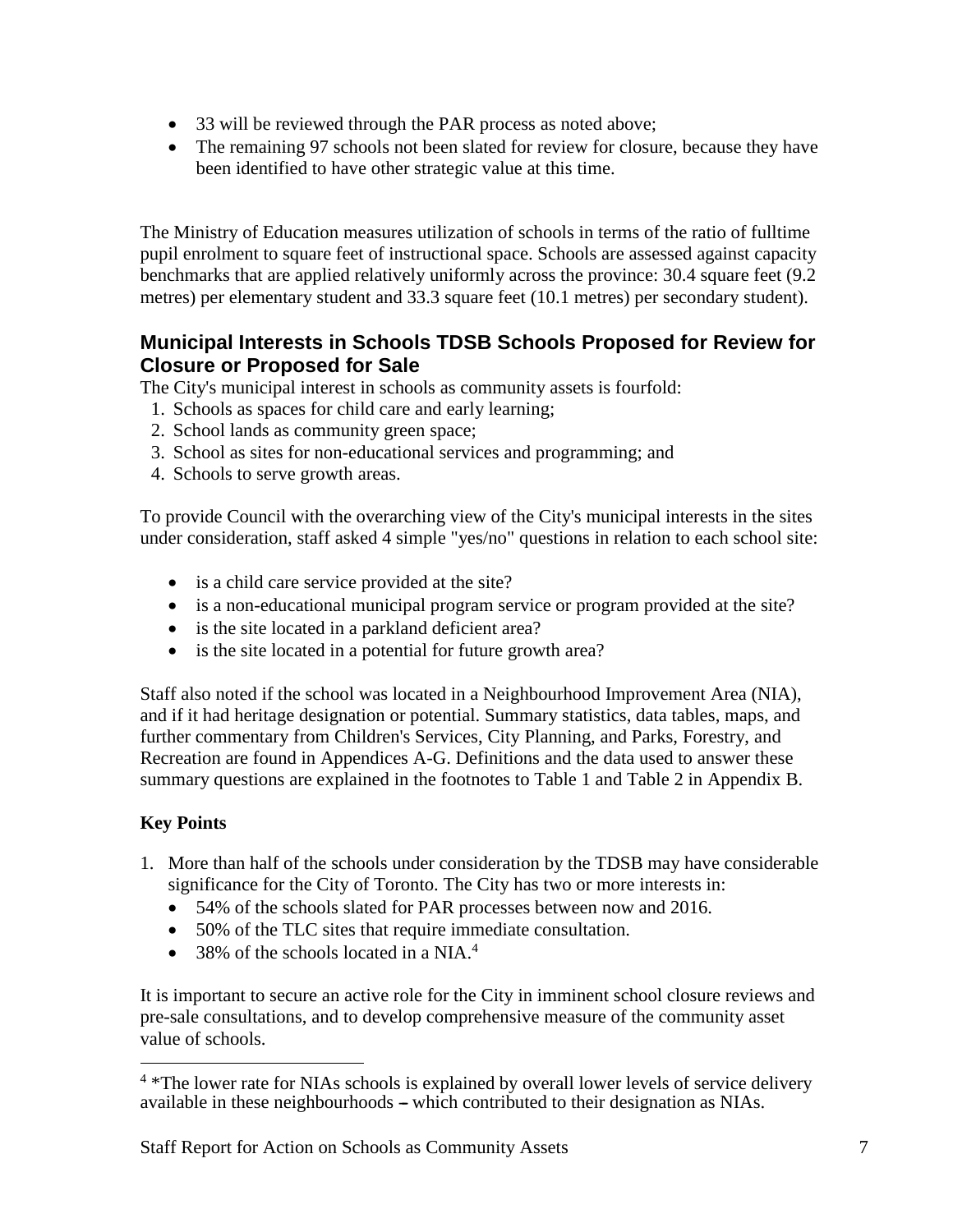- 2. Some of the schools under review may not be of significant strategic interest to the City, beyond their role as public educational institutions. The City has currently not identified an immediate or long-term interest in:
	- 25% of the TLC sites that require consultation
	- 10% of the schools slated for PAR process between now and 2016

 The City does not discourage the closure of schools altogether and recognizes that some schools may not represent a significant community asset.

- 3. Preserving space for future growth is most often the reason why the City has an interest in a school proposed for review/sale, followed closely by the concern over parkland deficiency. Future growth potential is relevant for:
	- 56% of the schools slated for PAR Processes between now and 2016.
	- 69% of the TLC schools that require immediate consultation.

If, through the PAR process, the TDSB recommends disposal of properties in areas where there may be a future need for school facilities, the TDSB will be in the position of having to acquire land in a built-up urban area, with few opportunities for appropriate sites, and at a high land value. Further, areas of growth place additional demands on all community facilities; school facilities often help to meet the social and recreational needs of neighbourhoods in which they are located. This theme is discussed in more detail in Appendix G: City Planning Comments.

- 4. However, in those schools located in Neighourhood Improvement Areas (NIAs), noneducational programming was the City's top interest. Non-educational programming was reported for:
	- 55% of the schools located in a NIA and slated for a PAR process.
	- 31% of schools slated for a PAR process overall.

By definition, NIAs have limited space for community-focused services and programming. Consultations in NIAs and the former priority neighbourhoods consistently show that schools represent community hubs in NIAs, where few other services are available. Preserving and growing existing community hub spaces in NIAs, including school spaces, will be a priority of the City, the Province, and their partners, and every effort should be made not to make the community space situation in NIAs worse.

5. Due to the Province's regulations regarding operations for Child Care Centres, child care and non-educational programming are least likely to be combined interests in these schools. The most common combination of municipal interests in these schools is Parkland+Growth. Schools that have child care are most likely to also be in parkland deficient areas (15/22). They are least likely to also have non- educational municipal service or programming available (11/22). Opportunities to strengthen integration of municipal services in school sites should be explored.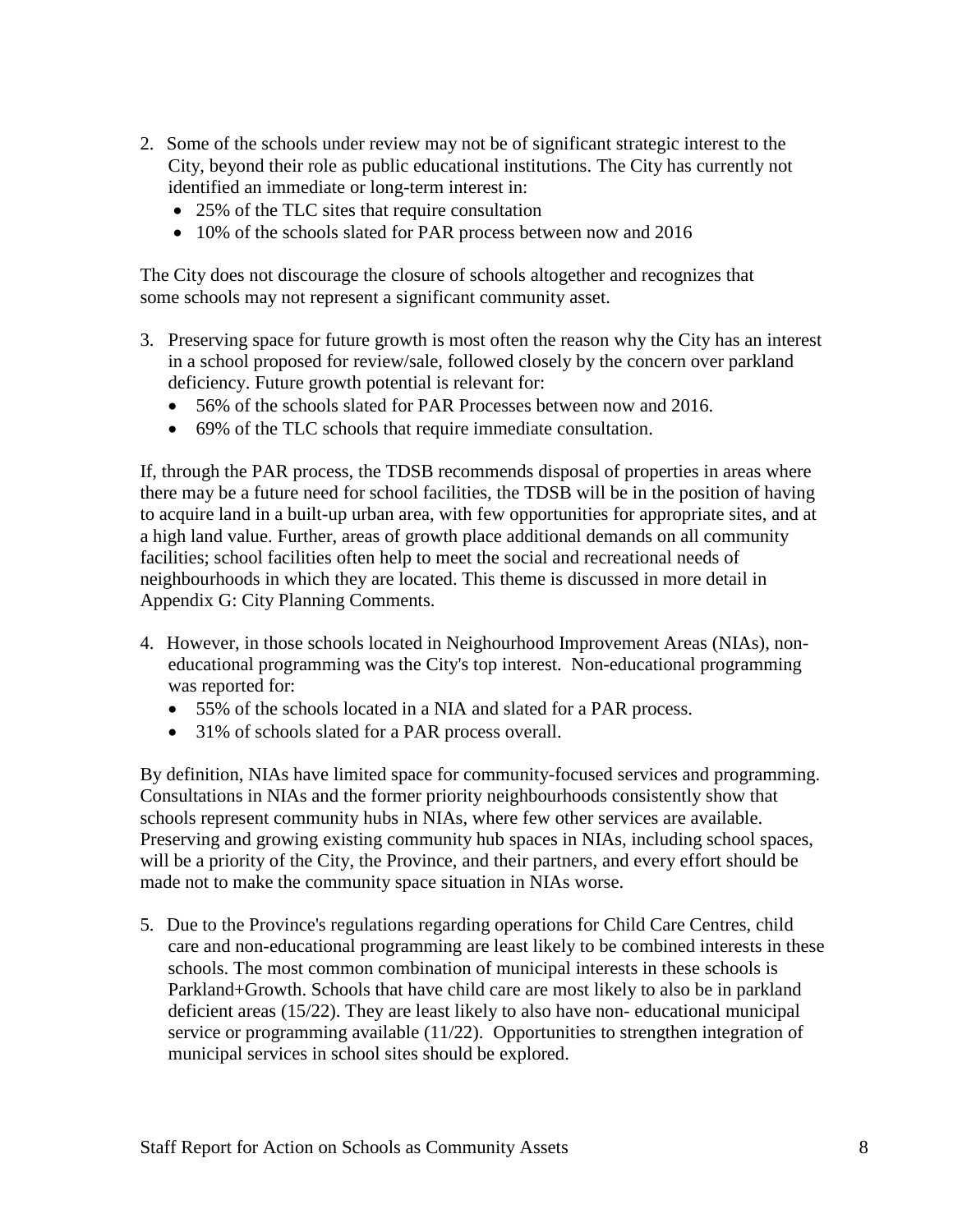This report provides a summary perspective on the City's municipal interests in the TDSB schools under consideration, using a few key indicators. It does not report on services provided in schools that are paid for by other funders. More comprehensive analyses may be conducted as part of the City's consultations with the TLC, during the Pupil Accommodation Review processes, in consultation with the Ministry, and at the request of City-School Boards Advisory Committee.

## **A Stronger City Role in the Pupil Accommodation Review Process**

Appropriately, TDSB's guiding principles prioritize the view of schools as educational institutions and take into consideration the impact of school closures on neighbouring schools. However, none of the guiding principles reflect the role of schools as community assets in local neighbourhoods, which is the overarching municipal interest in school buildings and school lands.

The City was not closely engaged during the TDSB's recent capital planning process. Historically the City has had limited involvement in the planning and design of TDSB's PAR studies on the impact of a school closure. Though local City Councillors may be part of the process there is no standard procedure for incorporating City planning analyses or reviewing partnership opportunities with the City to keep public assets in the public domain.

A new TDSB-City of Toronto Capital Planning Table was launched in November 2014 to develop an integrated planning protocol to align current and future planning studies. In addition, the newly-struck City-School Boards Advisory Committee will promote information-sharing and planning coordination. To enhance this work, and ensure a more comprehensive analysis of the potential impact of school closures on communities, this report recommends that Council request a strategic partnership role for the City in the design and development of the 2014-2016 PAR processes, as a pilot initiative with the TDSB. The results of this pilot initiative may be reported to the City-School Boards Advisory Committee and to the Ministry of Education for consideration when new PAR guidelines are developed. This is particularly important given the considerable interest that the City may have in the schools slated for review between 2014 and 2016. A strategic partnership role for the City is also recommended in relation to the review of sites on the TLC inventory.

The TDSB is seeking City involvement in virtually all sites in question, the exception being the properties where sales are already in progress. Sites on the TLC inventory that have Board approval for disposal will be subject to a technical review prior to any public consultation sessions. TDSB schools in PAR clusters will be reviewed through a local feasibility study which will be to inform the community engagement process required by the *Education Act*. The benefit of this approach is that City staff can provide insight into the City's interests in each site, based on the four interests defined in this report. Through these processes, staff will be in the position to establish an informed position on each site that can be communicated to the public through consultation, and further referenced in discussion of future use for each facility.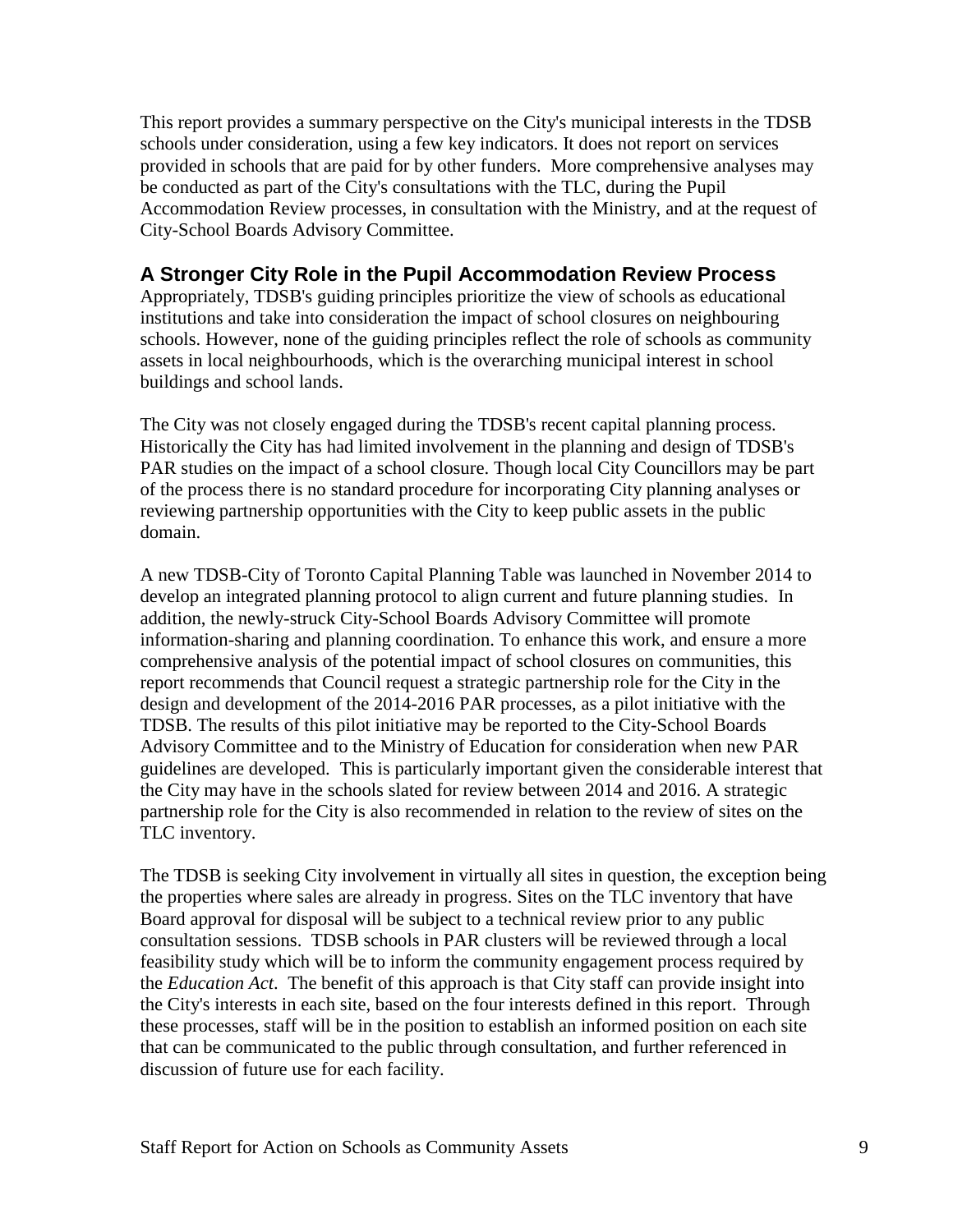## **A Policy Agenda for the City-School Boards Advisory Committee**

Ensuring that Toronto schools and school lands are safe, well-maintained, and conducive to student learning and community vitality are concerns that the City shares with the School Boards and the Ministry of Education. However, unilateral and bilateral policies and regulations for assessing the value of schools and for disposing of school board properties that are no longer appropriate for educational use have had the effect of polarizing the needs of the Province, the City, and the School Boards, rather than advancing shared public policy goals.

The debate over school closures ("no school should be sold" versus "all educationally underutilized schools should be sold") needs to be replaced with a nuanced conversation about the diverse roles that schools may play in communities, and the complementary roles for governments and other stakeholders in supporting and maintaining these facilities in the public realm. As the Mayor expressed in his letter of February 2, 2015, the City acknowledges that some schools in Toronto should be closed. Many school buildings are not in a state of good repair and do not represent good value for money. Nevertheless other schools do remain strategically relevant as public institutions and community assets in the city, after their viability as an educational institution has expired.

The current process and tools that are used to determine the fate of schools in Toronto largely leave the interests of the City out of the picture until the school is put up for sale. Then, because school boards are required to maximize their return on any property sale under Regulation 444/98 of the Education Act, the school sites are usually priced at the private market rate – well out of reach for the City. This lack of coordination between the Province, the school boards, and the municipality has limited opportunities for innovative partnerships and undermines the objectives of the City's Official Plan, local service system planning, and place-based planning.

There are three stages in the schools closure process where stronger coordination of the City, the School Boards, and the Province will be of benefit. The first stage is the identification of "underused" schools. The City's position is that the process for identifying surplus schools should be informed by all the uses of a school, both as an educational facility and more broadly, as a community asset. City staff propose the development of a new measure, called the "Community Asset Utilization Rate," to complement the Ministry's measure of school utilization. The Community Asset Utilization Rate may stand alone or be combined with the educational utilization rate to reflect more comprehensive, accurate measure of the public use of a public school facility. At minimum, the Community Asset Utilization Rate should reflect the use of a school in terms of child care sites, green spaces, non-educational programming, and future growth in Toronto. The City recommends that this measure be developed in consultation with the School Boards, the Province, and other Toronto community stakeholders, including agencies that utilize schools for noneducational services.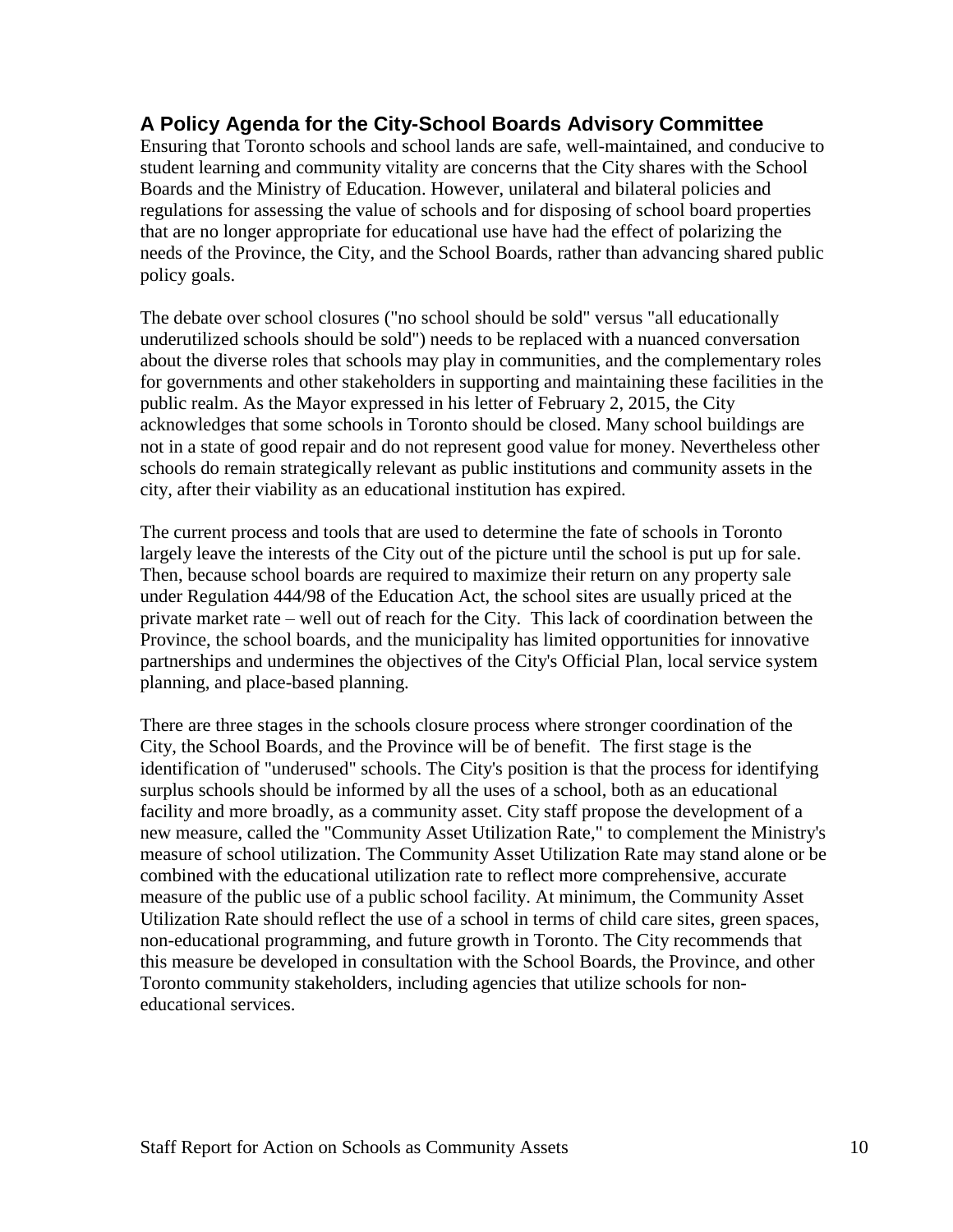The second stage is the decision to dispose of a school site. The current approach at this stage focuses only on the question "is this school appropriate for student education?" An equally important question for Toronto residents, prior to putting a school on the market is, "should it remain a public space"? Such a decision has long-term repercussions, not only for the local community, but for the future growth and well-being of the City overall. If a school asset is sold out of the public domain, it is costly and challenging to ever replace it. The City proposes the development of a decision framework with the Province to determine jointly if it is desirable and sustainable to retain a former school facility in the public realm. Because under-utilized or closed schools are often the site where Provincially-funded programs are delivered, highlighting the cross-ministerial interest in maintaining these facilities should be a key consideration for the Ministry of Education and others about whether the facility should be retained.

Finally, it is appropriate for the City to explore with the Province and the School Boards the multilateral financing options that can facilitate public retention of school sites, while also ensuring that new capital projects for schools renewal are funded. A range of mechanisms may be explored, including options that Council has identified for review, including alternative models of municipal-school program and governance, like the "After School Matters" program in Chicago and increasing school utilization by inviting foreign students to enroll. Changing provincial regulations to allow TDSB to collect educational development charges from developers, despite having lower than capacity enrolment, should also be considered.

Because disposing of a school facility out of the public realm is a public policy decision that affects multiple stakeholders, the City encourages the development of a multilateral, consultative relationship with the School Boards and the Province of Ontario that:

- a) takes into consideration the full value of schools as community assets, in addition to their value as educational institutions;
- b) provides a realistic framework for retaining public ownership of former school properties when there is agreement among the parties that the site should be retained; and
- c) identifies alternate capital funding sources for schools renewal in Toronto;

The new City-School Boards Advisory Committee, with the invited participation of the Province, is appropriately positioned to pursue the development of this relationship. In light of the urgency for resolution of this issue, this report recommends that Council request the City-School Boards Advisory Committee to prioritize these issues during its inaugural year and provide recommendations by the final quarter of 2015.